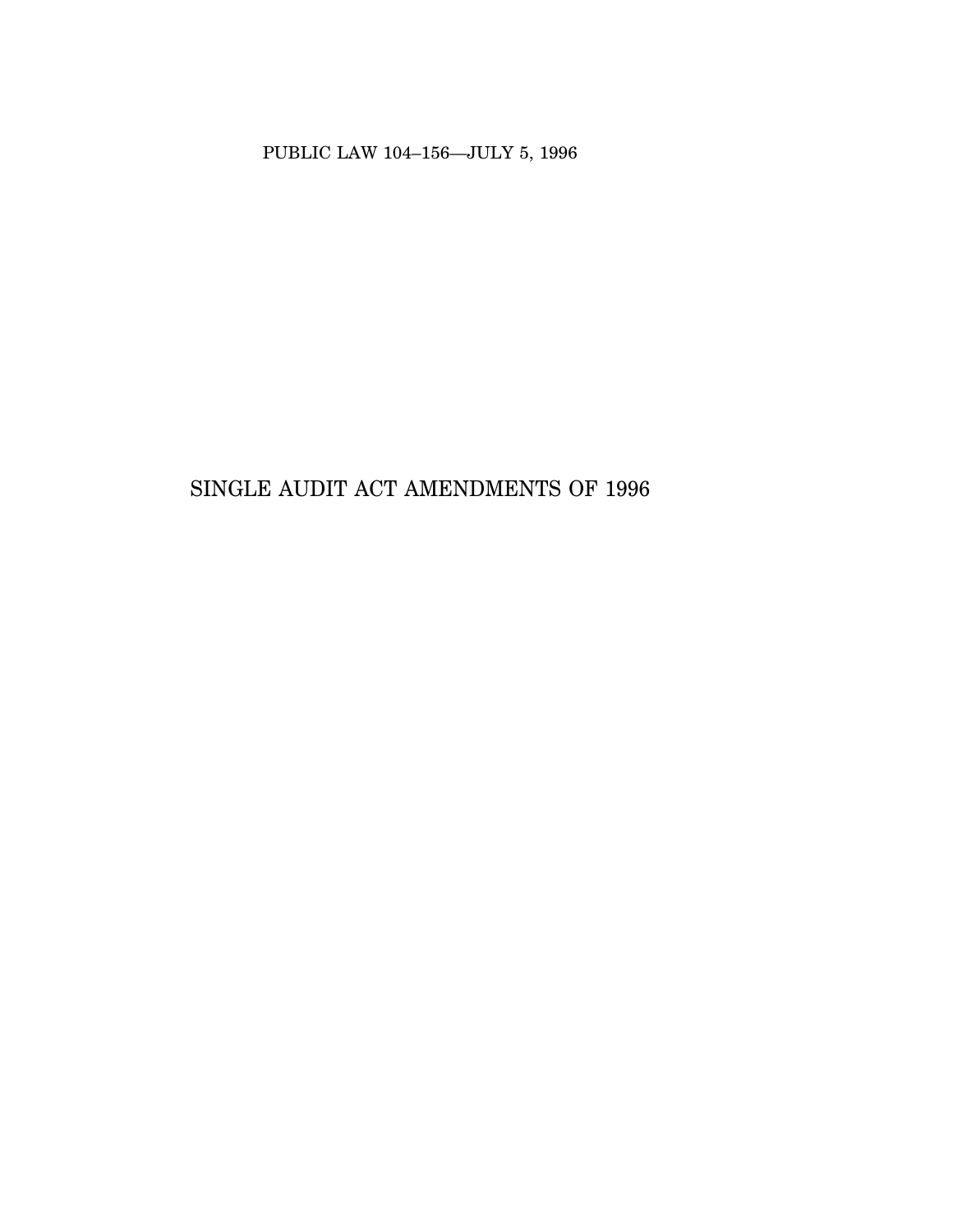# Public Law 104–156 104th Congress

# An Act

July 5, 1996

[S. 1579]

To streamline and improve the effectiveness of chapter 75 of title 31, United States Code (commonly referred to as the "Single Audit Act").

*Be it enacted by the Senate and House of Representatives of the United States of America in Congress assembled,*

Single Audit Act Amendments of 1996. 31 USC 7501 note.

# **SECTION 1. SHORT TITLE; PURPOSES.**

(a) SHORT TITLE.—This Act may be cited as the ''Single Audit Act Amendments of 1996''.

(b) PURPOSES.—The purposes of this Act are to—

(1) promote sound financial management, including effective internal controls, with respect to Federal awards administered by non-Federal entities;

(2) establish uniform requirements for audits of Federal awards administered by non-Federal entities;

(3) promote the efficient and effective use of audit resources;

(4) reduce burdens on State and local governments, Indian tribes, and nonprofit organizations; and

(5) ensure that Federal departments and agencies, to the maximum extent practicable, rely upon and use audit work done pursuant to chapter 75 of title 31, United States Code (as amended by this Act).

#### **SEC. 2. AMENDMENT TO TITLE 31, UNITED STATES CODE.**

Chapter 75 of title 31, United States Code, is amended to read as follows:

#### **''CHAPTER 75—REQUIREMENTS FOR SINGLE AUDITS**

"Sec.<br>"7501. Definitions.<br>"7502. Audit requirements; exemptions.<br>"7503. Relation to other audit requirements.<br>"7503. Rederal agency responsibilities and relations with non-Federal entities.<br>"7504. Federal agency responsibi

"7505. Regulations.<br>"7505. Regulations."<br>"7506. Monitoring responsibilities of the Comptroller General.<br>"7507. Effective date.

#### **''§ 7501. Definitions**

''(a) As used in this chapter, the term—

''(1) 'Comptroller General' means the Comptroller General of the United States;

''(2) 'Director' means the Director of the Office of Management and Budget;

''(3) 'Federal agency' has the same meaning as the term 'agency' in section  $551(1)$  of title 5;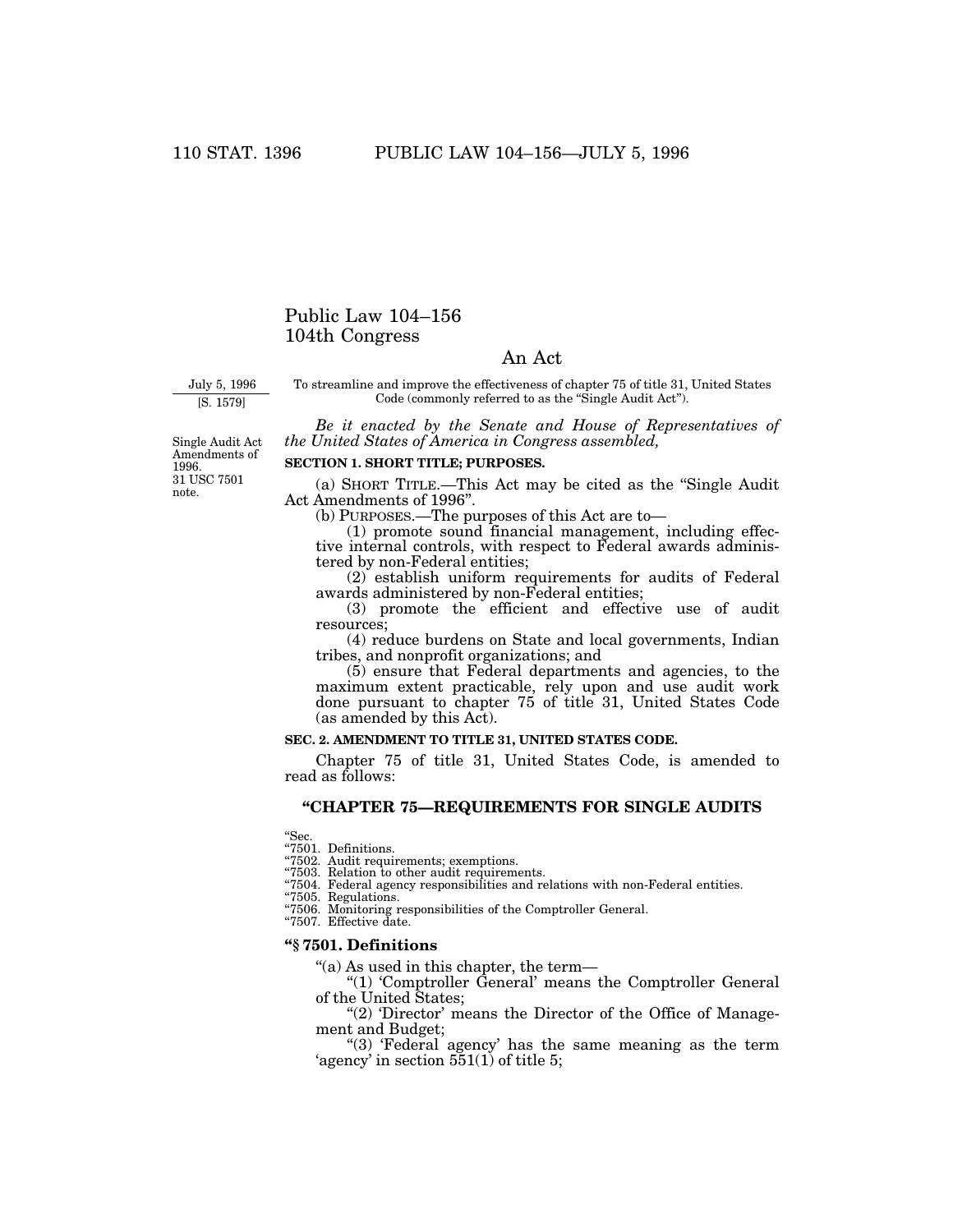"(4) 'Federal awards' means Federal financial assistance and Federal cost-reimbursement contracts that non-Federal entities receive directly from Federal awarding agencies or indirectly from pass-through entities;

''(5) 'Federal financial assistance' means assistance that non-Federal entities receive or administer in the form of grants, loans, loan guarantees, property, cooperative agreements, interest subsidies, insurance, food commodities, direct appropriations, or other assistance, but does not include amounts received as reimbursement for services rendered to individuals in accordance with guidance issued by the Director;

''(6) 'Federal program' means all Federal awards to a non-Federal entity assigned a single number in the Catalog of Federal Domestic Assistance or encompassed in a group of numbers or other category as defined by the Director;

''(7) 'generally accepted government auditing standards' means the government auditing standards issued by the Comptroller General;

"(8) 'independent auditor' means—

"(A) an external State or local government auditor who meets the independence standards included in generally accepted government auditing standards; or

''(B) a public accountant who meets such independence standards;

''(9) 'Indian tribe' means any Indian tribe, band, nation, or other organized group or community, including any Alaskan Native village or regional or village corporation (as defined in, or established under, the Alaskan Native Claims Settlement Act) that is recognized by the United States as eligible for the special programs and services provided by the United States to Indians because of their status as Indians;

"(10) 'internal controls' means a process, effected by an entity's management and other personnel, designed to provide reasonable assurance regarding the achievement of objectives in the following categories:

''(A) Effectiveness and efficiency of operations.

''(B) Reliability of financial reporting.

''(C) Compliance with applicable laws and regulations; ''(11) 'local government' means any unit of local government within a State, including a county, borough, municipality, city, town, township, parish, local public authority, special district, school district, intrastate district, council of governments, any other instrumentality of local government and, in accordance with guidelines issued by the Director, a group of local governments;

"(12) 'major program' means a Federal program identified in accordance with risk-based criteria prescribed by the Director under this chapter, subject to the limitations described under subsection (b);

"(13) 'non-Federal entity' means a State, local government, or nonprofit organization;

"(14) 'nonprofit organization' means any corporation, trust, association, cooperative, or other organization that—

"(A) is operated primarily for scientific, educational, service, charitable, or similar purposes in the public interest;

''(B) is not organized primarily for profit; and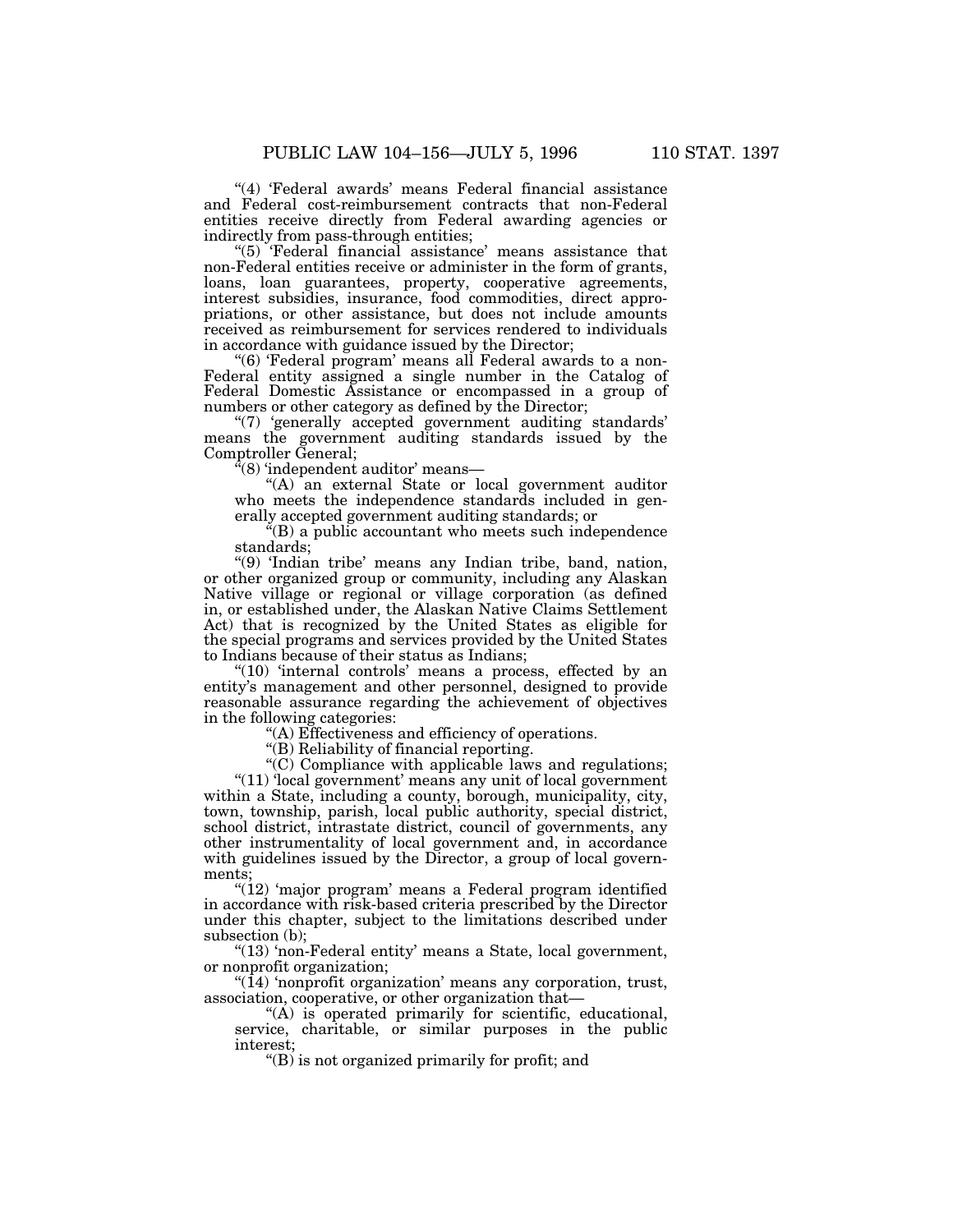''(C) uses net proceeds to maintain, improve, or expand the operations of the organization;

" $(15)$  'pass-through entity' means a non-Federal entity that provides Federal awards to a subrecipient to carry out a Federal program;

''(16) 'program-specific audit' means an audit of one Federal program;

" $(17)$  'recipient' means a non-Federal entity that receives awards directly from a Federal agency to carry out a Federal program;

" $(18)$  'single audit' means an audit, as described under section  $7502(\tilde{d})$ , of a non-Federal entity that includes the entity's financial statements and Federal awards;

"(19) 'State' means any State of the United States, the District of Columbia, the Commonwealth of Puerto Rico, the Virgin Islands, Guam, American Samoa, the Commonwealth of the Northern Mariana Islands, and the Trust Territory of the Pacific Islands, any instrumentality thereof, any multi-State, regional, or interstate entity which has governmental functions, and any Indian tribe; and

" $(20)$  'subrecipient' means a non-Federal entity that receives Federal awards through another non-Federal entity to carry out a Federal program, but does not include an individual who receives financial assistance through such awards.

''(b) In prescribing risk-based program selection criteria for major programs, the Director shall not require more programs to be identified as major for a particular non-Federal entity, except as prescribed under subsection (c) or as provided under subsection (d), than would be identified if the major programs were defined as any program for which total expenditures of Federal awards by the non-Federal entity during the applicable year exceed—

" $(1)$  the larger of \$30,000,000 or 0.15 percent of the non-Federal entity's total Federal expenditures, in the case of a non-Federal entity for which such total expenditures for all programs exceed \$10,000,000,000;

" $(2)$  the larger of \$3,000,000, or 0.30 percent of the non-Federal entity's total Federal expenditures, in the case of a non-Federal entity for which such total expenditures for all programs exceed \$100,000,000 but are less than or equal to  $$10,000,000,000;$  or

" $(3)$  the larger of \$300,000, or 3 percent of such total Federal expenditures for all programs, in the case of a non-Federal entity for which such total expenditures for all programs equal or exceed \$300,000 but are less than or equal  $\bar{t}$ o \$100,000,000.

''(c) When the total expenditures of a non-Federal entity's major programs are less than 50 percent of the non-Federal entity's total expenditures of all Federal awards (or such lower percentage as specified by the Director), the auditor shall select and test additional programs as major programs as necessary to achieve audit coverage of at least 50 percent of Federal expenditures by the non-Federal entity (or such lower percentage as specified by the Director), in accordance with guidance issued by the Director.

''(d) Loan or loan guarantee programs, as specified by the Director, shall not be subject to the application of subsection (b).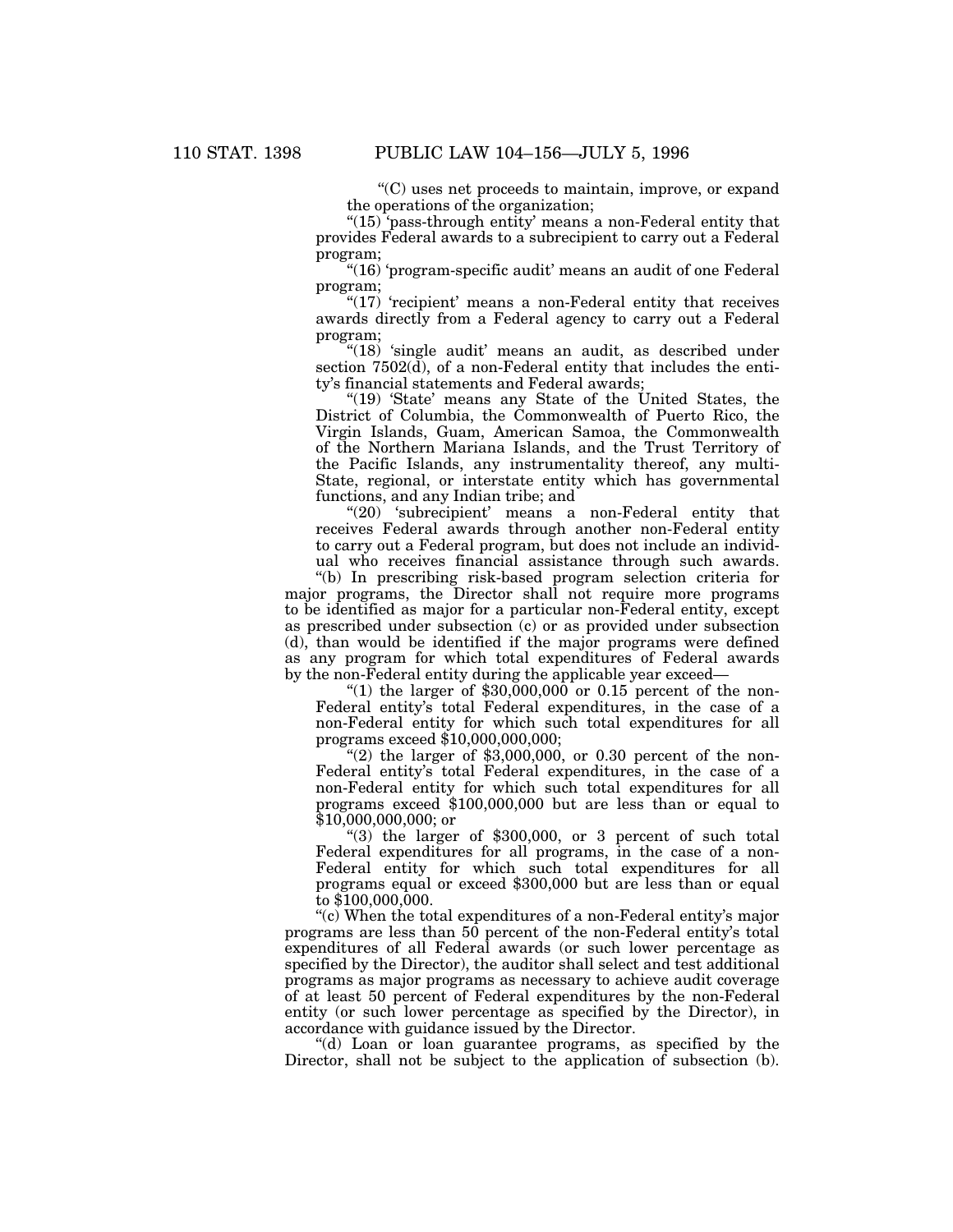$\mathcal{L}(a)(1)(A)$  Each non-Federal entity that expends a total amount of Federal awards equal to or in excess of \$300,000 or such other amount specified by the Director under subsection  $(a)(3)$  in any fiscal year of such non-Federal entity shall have either a single audit or a program-specific audit made for such fiscal year in accordance with the requirements of this chapter.

''(B) Each such non-Federal entity that expends Federal awards under more than one Federal program shall undergo a single audit in accordance with the requirements of subsections (b) through (i) of this section and guidance issued by the Director under section 7505.

''(C) Each such non-Federal entity that expends awards under only one Federal program and is not subject to laws, regulations, or Federal award agreements that require a financial statement audit of the non-Federal entity, may elect to have a programspecific audit conducted in accordance with applicable provisions of this section and guidance issued by the Director under section 7505.

 $''(2)(A)$  Each non-Federal entity that expends a total amount of Federal awards of less than \$300,000 or such other amount specified by the Director under subsection  $(a)(3)$  in any fiscal year of such entity, shall be exempt for such fiscal year from compliance with—

''(i) the audit requirements of this chapter; and

"(ii) any applicable requirements concerning financial audits contained in Federal statutes and regulations governing programs under which such Federal awards are provided to that non-Federal entity.

"(B) The provisions of subparagraph  $(A)(ii)$  of this paragraph shall not exempt a non-Federal entity from compliance with any provision of a Federal statute or regulation that requires such non-Federal entity to maintain records concerning Federal awards provided to such non-Federal entity or that permits a Federal agency, pass-through entity, or the Comptroller General access to such records.

"(3) Every 2 years, the Director shall review the amount for requiring audits prescribed under paragraph (1)(A) and may adjust such dollar amount consistent with the purposes of this chapter, provided the Director does not make such adjustments below \$300,000.

 $'(b)(1)$  Except as provided in paragraphs  $(2)$  and  $(3)$ , audits conducted pursuant to this chapter shall be conducted annually.

 $(2)$  A State or local government that is required by constitution or statute, in effect on January 1, 1987, to undergo its audits less frequently than annually, is permitted to undergo its audits pursuant to this chapter biennially. Audits conducted biennially under the provisions of this paragraph shall cover both years within the biennial period.

''(3) Any nonprofit organization that had biennial audits for all biennial periods ending between July 1, 1992, and January 1, 1995, is permitted to undergo its audits pursuant to this chapter biennially. Audits conducted biennially under the provisions of this paragraph shall cover both years within the biennial period.

''(c) Each audit conducted pursuant to subsection (a) shall be conducted by an independent auditor in accordance with generally accepted government auditing standards, except that, for the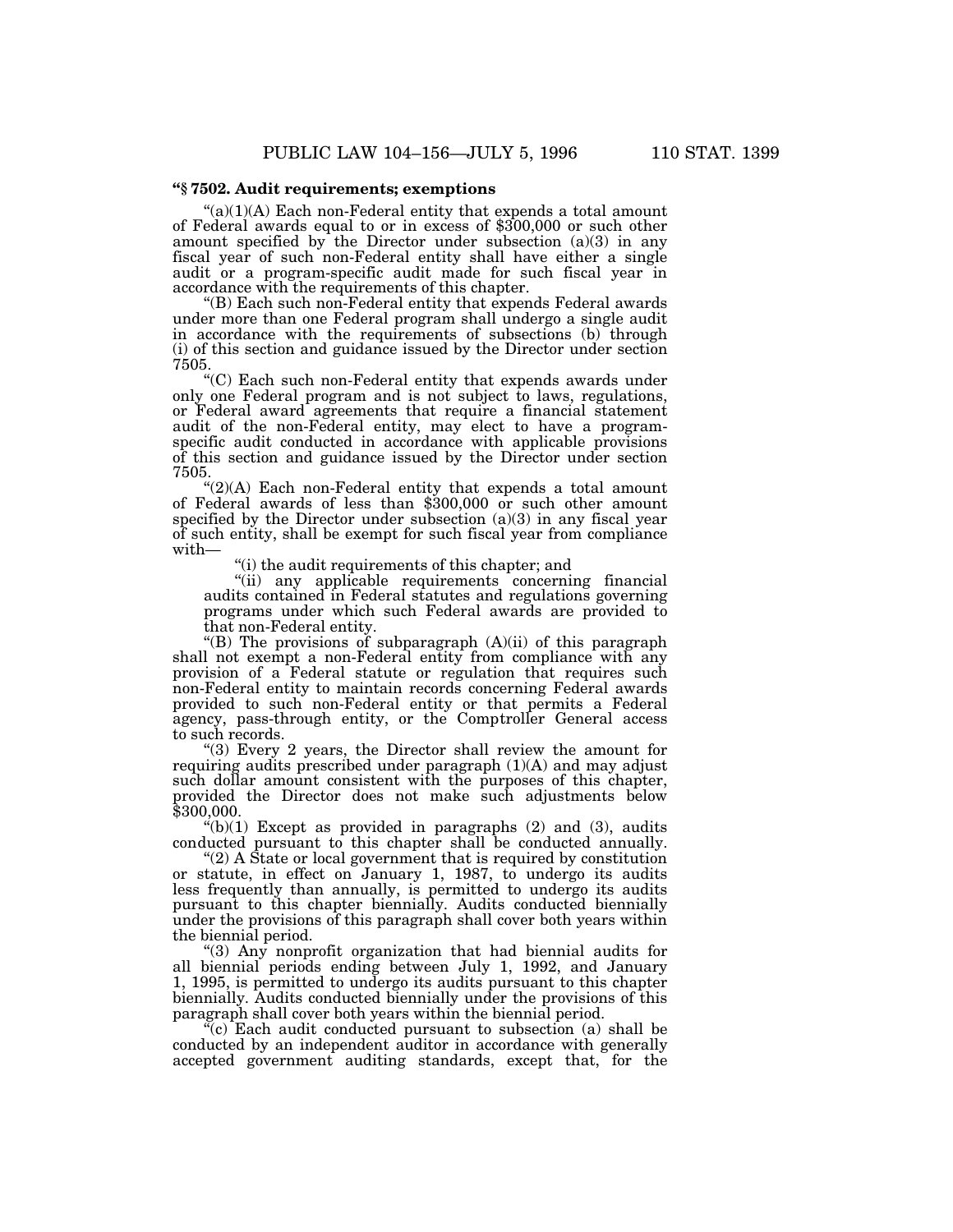purposes of this chapter, performance audits shall not be required except as authorized by the Director.

 $\ddot{a}$ (d) Each single audit conducted pursuant to subsection (a) for any fiscal year shall—

" $(1)$  cover the operations of the entire non-Federal entity; or

" $(2)$  at the option of such non-Federal entity such audit shall include a series of audits that cover departments, agencies, and other organizational units which expended or otherwise administered Federal awards during such fiscal year provided that each such audit shall encompass the financial statements and schedule of expenditures of Federal awards for each such department, agency, and organizational unit, which shall be considered to be a non-Federal entity.

''(e) The auditor shall—

" $(1)$  determine whether the financial statements are presented fairly in all material respects in conformity with generally accepted accounting principles;

 $*(2)$  determine whether the schedule of expenditures of Federal awards is presented fairly in all material respects in relation to the financial statements taken as a whole;

"(3) with respect to internal controls pertaining to the compliance requirements for each major program—

"(A) obtain an understanding of such internal controls; ''(B) assess control risk; and

''(C) perform tests of controls unless the controls are deemed to be ineffective; and

''(4) determine whether the non-Federal entity has complied with the provisions of laws, regulations, and contracts or grants pertaining to Federal awards that have a direct and material effect on each major program.

"(f)(1) Each Federal agency which provides Federal awards to a recipient shall—

"(A) provide such recipient the program names (and any identifying numbers) from which such awards are derived, and the Federal requirements which govern the use of such awards and the requirements of this chapter; and

''(B) review the audit of a recipient as necessary to determine whether prompt and appropriate corrective action has been taken with respect to audit findings, as defined by the Director, pertaining to Federal awards provided to the recipient by the Federal agency.

''(2) Each pass-through entity shall—

''(A) provide such subrecipient the program names (and any identifying numbers) from which such assistance is derived, and the Federal requirements which govern the use of such awards and the requirements of this chapter;

''(B) monitor the subrecipient's use of Federal awards through site visits, limited scope audits, or other means;

 $\widetilde{C}$  review the audit of a subrecipient as necessary to determine whether prompt and appropriate corrective action has been taken with respect to audit findings, as defined by the Director, pertaining to Federal awards provided to the subrecipient by the pass-through entity; and

''(D) require each of its subrecipients of Federal awards to permit, as a condition of receiving Federal awards, the independent auditor of the pass-through entity to have such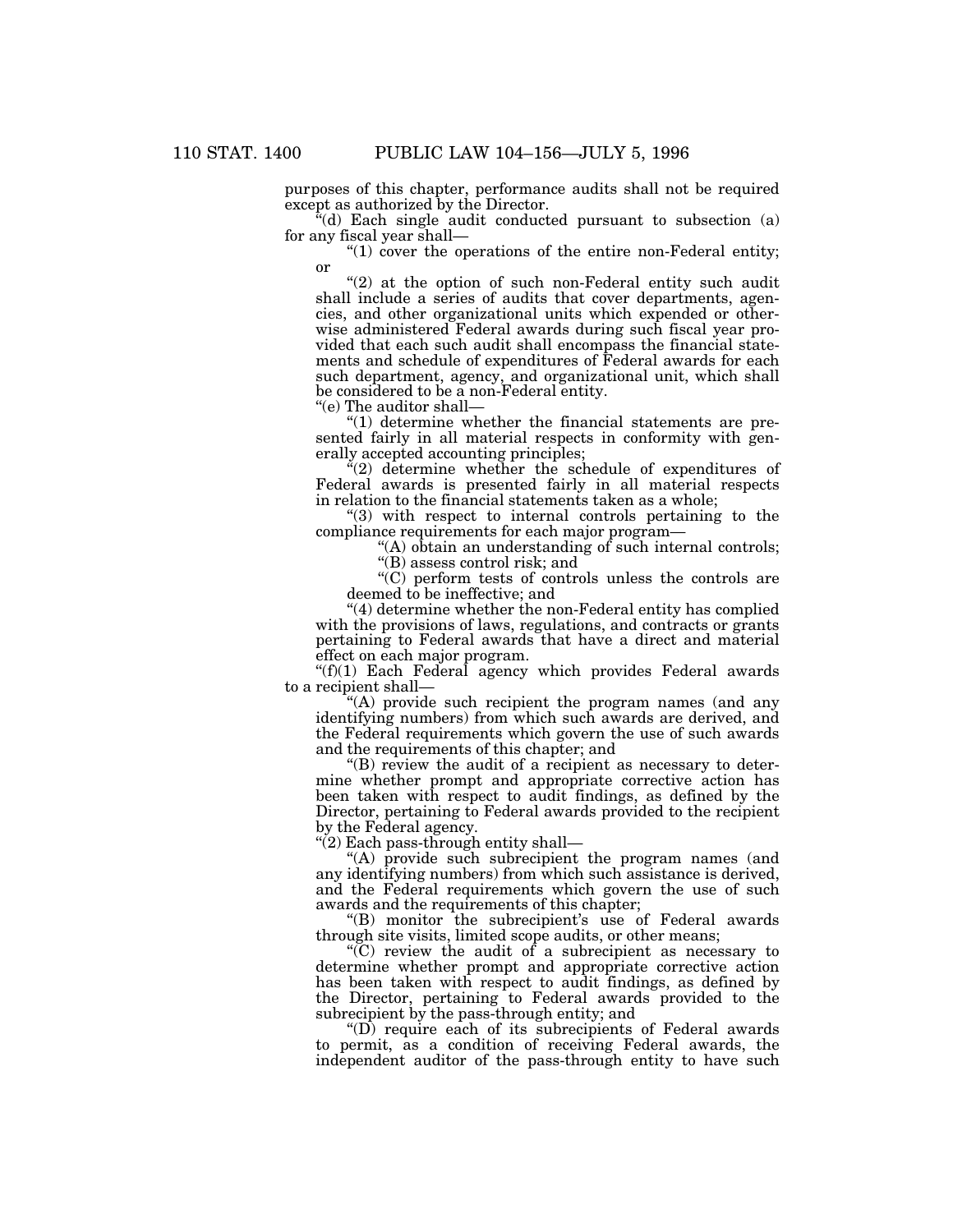access to the subrecipient's records and financial statements as may be necessary for the pass-through entity to comply with this chapter.

" $(g)(1)$  The auditor shall report on the results of any audit Reports. conducted pursuant to this section, in accordance with guidance issued by the Director.

"(2) When reporting on any single audit, the auditor shall include a summary of the auditor's results regarding the non-Federal entity's financial statements, internal controls, and compliance with laws and regulations.

"(h) The non-Federal entity shall transmit the reporting package, which shall include the non-Federal entity's financial statements, schedule of expenditures of Federal awards, corrective action plan defined under subsection (i), and auditor's reports developed pursuant to this section, to a Federal clearinghouse designated by the Director, and make it available for public inspection within the earlier of—

 $''(1)$  30 days after receipt of the auditor's report; or

 $''(2)$ (A) for a transition period of at least 2 years after the effective date of the Single Audit Act Amendments of 1996, as established by the Director, 13 months after the end of the period audited; or

''(B) for fiscal years beginning after the period specified in subparagraph (A), 9 months after the end of the period audited, or within a longer timeframe authorized by the Federal agency, determined under criteria issued under section 7504, when the 9-month timeframe would place an undue burden on the non-Federal entity.

"(i) If an audit conducted pursuant to this section discloses any audit findings, as defined by the Director, including material noncompliance with individual compliance requirements for a major program by, or reportable conditions in the internal controls of, the non-Federal entity with respect to the matters described in subsection (e), the non-Federal entity shall submit to Federal officials designated by the Director, a plan for corrective action to eliminate such audit findings or reportable conditions or a statement describing the reasons that corrective action is not necessary. Such plan shall be consistent with the audit resolution standard promulgated by the Comptroller General (as part of the standards for internal controls in the Federal Government) pursuant to section 3512(c).

''(j) The Director may authorize pilot projects to test alternative methods of achieving the purposes of this chapter. Such pilot projects may begin only after consultation with the Chair and Ranking Minority Member of the Committee on Governmental Affairs of the Senate and the Chair and Ranking Minority Member of the Committee on Government Reform and Oversight of the House of Representatives.

# **''§ 7503. Relation to other audit requirements**

"(a) An audit conducted in accordance with this chapter shall be in lieu of any financial audit of Federal awards which a non-Federal entity is required to undergo under any other Federal law or regulation. To the extent that such audit provides a Federal agency with the information it requires to carry out its responsibilities under Federal law or regulation, a Federal agency shall rely upon and use that information.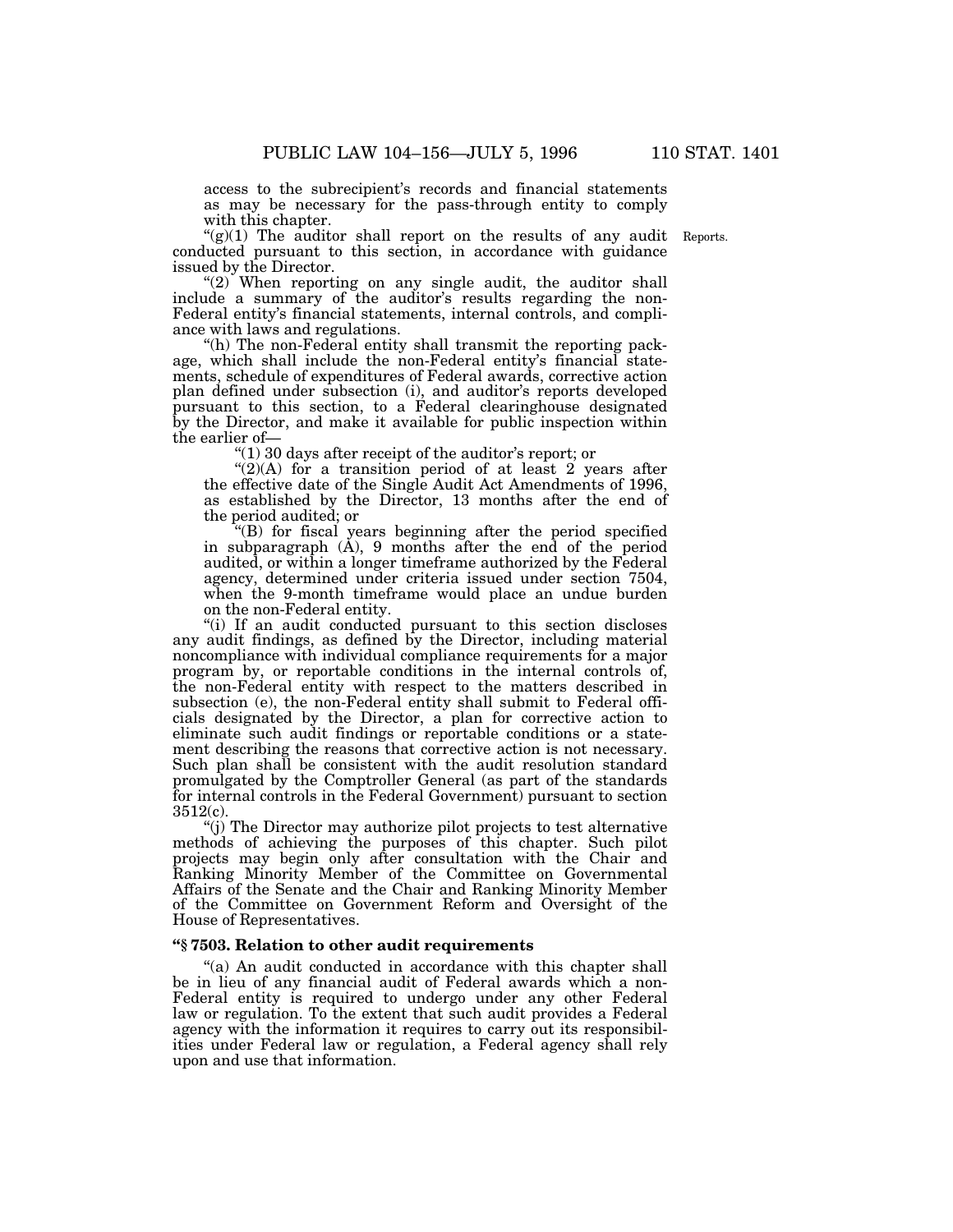''(b) Notwithstanding subsection (a), a Federal agency may conduct or arrange for additional audits which are necessary to carry out its responsibilities under Federal law or regulation. The provisions of this chapter do not authorize any non-Federal entity (or subrecipient thereof) to constrain, in any manner, such agency from carrying out or arranging for such additional audits, except that the Federal agency shall plan such audits to not be duplicative of other audits of Federal awards.

"(c) The provisions of this chapter do not limit the authority of Federal agencies to conduct, or arrange for the conduct of, audits and evaluations of Federal awards, nor limit the authority of any Federal agency Inspector General or other Federal official.

"(d) Subsection (a) shall apply to a non-Federal entity which undergoes an audit in accordance with this chapter even though it is not required by section 7502(a) to have such an audit.

''(e) A Federal agency that provides Federal awards and conducts or arranges for audits of non-Federal entities receiving such awards that are in addition to the audits of non-Federal entities conducted pursuant to this chapter shall, consistent with other applicable law, arrange for funding the full cost of such additional audits. Any such additional audits shall be coordinated with the Federal agency determined under criteria issued under section 7504 to preclude duplication of the audits conducted pursuant to this chapter or other additional audits.

''(f) Upon request by a Federal agency or the Comptroller General, any independent auditor conducting an audit pursuant to this chapter shall make the auditor's working papers available to the Federal agency or the Comptroller General as part of a quality review, to resolve audit findings, or to carry out oversight responsibilities consistent with the purposes of this chapter. Such access to auditor's working papers shall include the right to obtain copies.

### **''§ 7504. Federal agency responsibilities and relations with non-Federal entities**

''(a) Each Federal agency shall, in accordance with guidance issued by the Director under section 7505, with regard to Federal awards provided by the agency—

"(1) monitor non-Federal entity use of Federal awards, and

 $''(2)$  assess the quality of audits conducted under this chapter for audits of entities for which the agency is the single Federal agency determined under subsection (b).

''(b) Each non-Federal entity shall have a single Federal agency, determined in accordance with criteria established by the Director, to provide the non-Federal entity with technical assistance and assist with implementation of this chapter.

''(c) The Director shall designate a Federal clearinghouse to—

''(1) receive copies of all reporting packages developed in accordance with this chapter;

" $(2)$  identify recipients that expend \$300,000 or more in Federal awards or such other amount specified by the Director under section  $7502(a)(3)$  during the recipient's fiscal year but did not undergo an audit in accordance with this chapter; and

''(3) perform analyses to assist the Director in carrying out responsibilities under this chapter.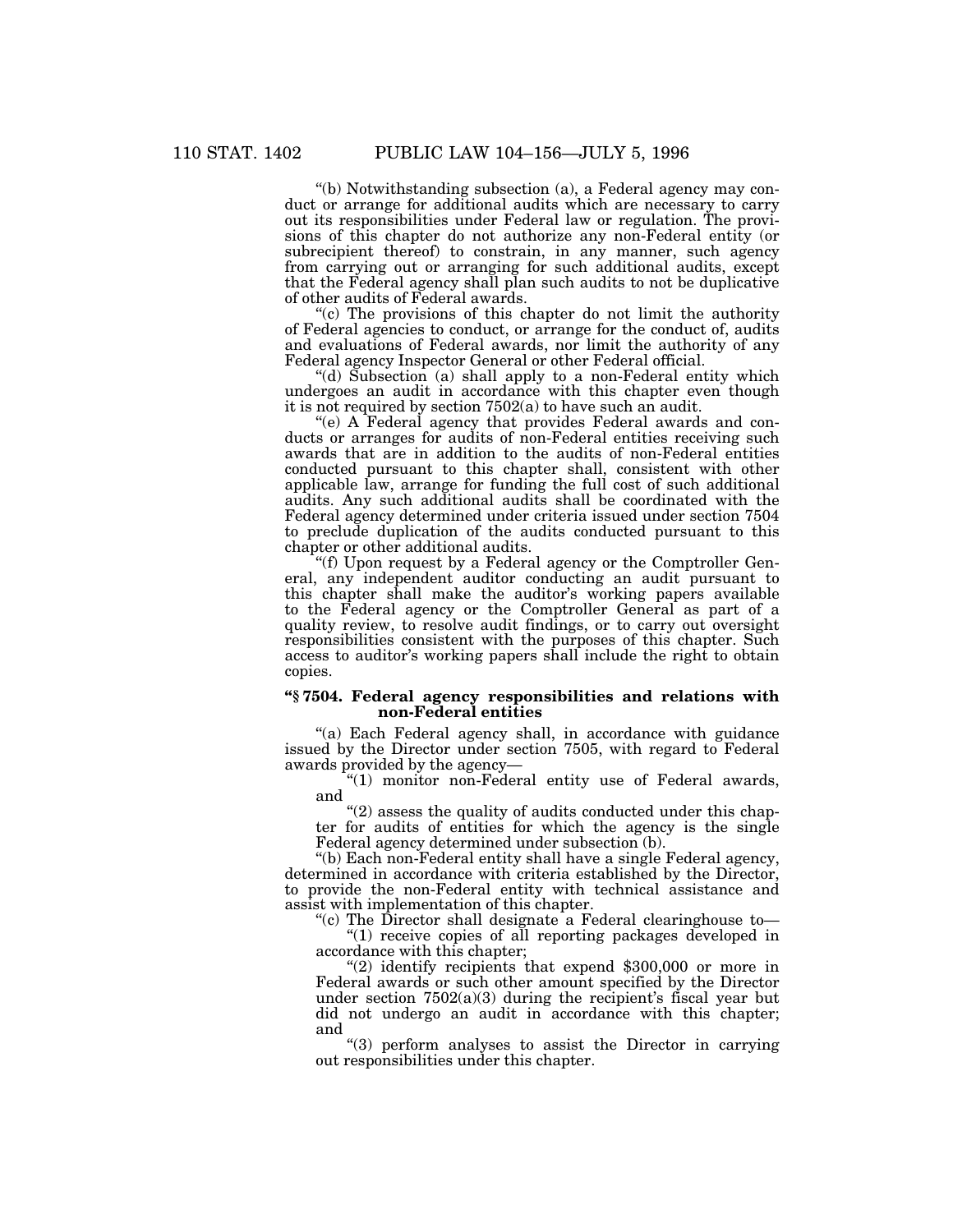### **''§ 7505. Regulations**

"(a) The Director, after consultation with the Comptroller General, and appropriate officials from Federal, State, and local governments and nonprofit organizations shall prescribe guidance to implement this chapter. Each Federal agency shall promulgate such amendments to its regulations as may be necessary to conform such regulations to the requirements of this chapter and of such guidance.

" $(b)(1)$  The guidance prescribed pursuant to subsection  $(a)$  shall include criteria for determining the appropriate charges to Federal awards for the cost of audits. Such criteria shall prohibit a non-Federal entity from charging to any Federal awards—

''(A) the cost of any audit which is—

"(i) not conducted in accordance with this chapter; or

''(ii) conducted in accordance with this chapter when expenditures of Federal awards are less than amounts cited in section  $7502(a)(1)(A)$  or specified by the Director under section  $7502(a)(3)$ , except that the Director may allow the cost of limited scope audits to monitor subrecipients in accordance with section  $7502(f)(2)(B)$ ; and

''(B) more than a reasonably proportionate share of the cost of any such audit that is conducted in accordance with this chapter.

"(2) The criteria prescribed pursuant to paragraph (1) shall not, in the absence of documentation demonstrating a higher actual cost, permit the percentage of the cost of audits performed pursuant to this chapter charged to Federal awards, to exceed the ratio of total Federal awards expended by such non-Federal entity during the applicable fiscal year or years, to such non-Federal entity's total expenditures during such fiscal year or years.

''(c) Such guidance shall include such provisions as may be necessary to ensure that small business concerns and business concerns owned and controlled by socially and economically disadvantaged individuals will have the opportunity to participate in the performance of contracts awarded to fulfill the audit requirements of this chapter.

### **''§ 7506. Monitoring responsibilities of the Comptroller General**

"(a) The Comptroller General shall review provisions requiring financial audits of non-Federal entities that receive Federal awards that are contained in bills and resolutions reported by the committees of the Senate and the House of Representatives.

''(b) If the Comptroller General determines that a bill or resolution contains provisions that are inconsistent with the requirements of this chapter, the Comptroller General shall, at the earliest practicable date, notify in writing—

 $(1)$  the committee that reported such bill or resolution; and

 $''(2)$ (A) the Committee on Governmental Affairs of the Senate (in the case of a bill or resolution reported by a committee of the Senate); or

''(B) the Committee on Government Reform and Oversight of the House of Representatives (in the case of a bill or resolution reported by a committee of the House of Representatives).